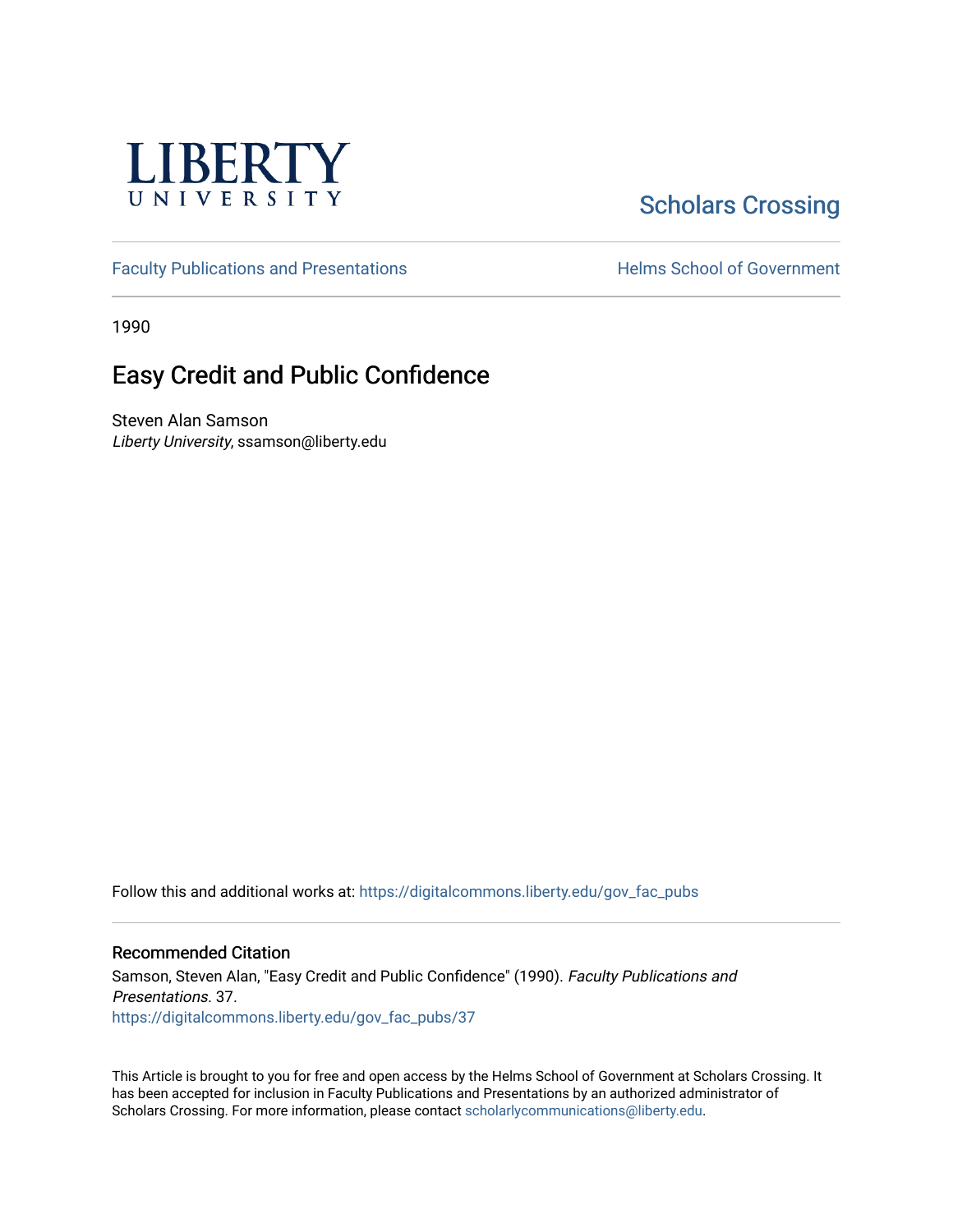## **EASY CREDIT AND PUBLIC CONFIDENCE**

### **Steven Alan Samson**

 The sharp boundaries that once distinguished public from private concerns are more confused today. The character of modern politics is at least partly responsible.

In Democracy in America (1835), Alexis de Tocqueville observed that democracy was erasing the distinctions which separated the social classes in European monarchies and aristocracies. In place of an elaborate hierarchy of orders and classes, a more narrowly utilitarian view of democracy as a mutual aid society was being substituted.

Each man being equally weak would feel a like need for the help of his companions, and knowing that he would not get their support without supplying his, he would easily appreciate that for him private interest was mixed up with public interest."

This utilitarian view of politics has tended to elevate what politicians call **logrolling** -- mutual aid in the form of cooperative backscratching and nest-feathering - to the status of a universal principle. Indeed, Calvin Coolidge's remark that "the business of government is business" suggests that some see the cash nexus of our economy -- or the cash-**and**-credit nexus -- as the cement that seals the social bond. But does it really hold?

Whatever binds society together is its **religion**, a word that is derived from the Latin *religare*, meaning "to bind up or fasten." But we of this era seem intent on setting every captive loose. Thus the binding that once gave substance to the idea of western civilization has been loosened. Randolph Bourne could understandably write in 1918 that "war is the health of the state." Of course, if that were really the case, peace would be a disease! But this slogan, like the one about business, confuses cause and effect. It takes a mercantilist view of politics and economics. If the arms business is profitable to "the merchants of death," it must somehow profit the state. Do some states thrive on war? Perhaps in exceptional cases, but only if they are healthy enough for its citizens to voluntarily make common cause. A state that confuses regimentation with a healthy social bond has already begun its slide into oblivion.

It might be better said that what is healthy or **salutary** to the state is fiduciary in character. The word **fiduciary** is derived from the Latin *fides*, meaning "faith," while salutary is derived from the Latin *salus*, which is the root of "salvation." The recognition that health and confidence -- the trust that accompanies (*con*-) faith (*fides*) -- are somehow linked is by no means restricted to Christian Science and Seventh-Day Adventism. As the Apostle Paul wrote, "By grace are ye saved through faith; and that not of yourselves: it is a gift of God" (Eph. 2:8).

 If it is a gift, it first must be given. It eludes those whose trust is in riches. Since greedy hands cannot grasp it, this raises the perennial question: "Who then can be saved?" (Mark 10:26). Jesus replied that "with God all things are possible." (Mark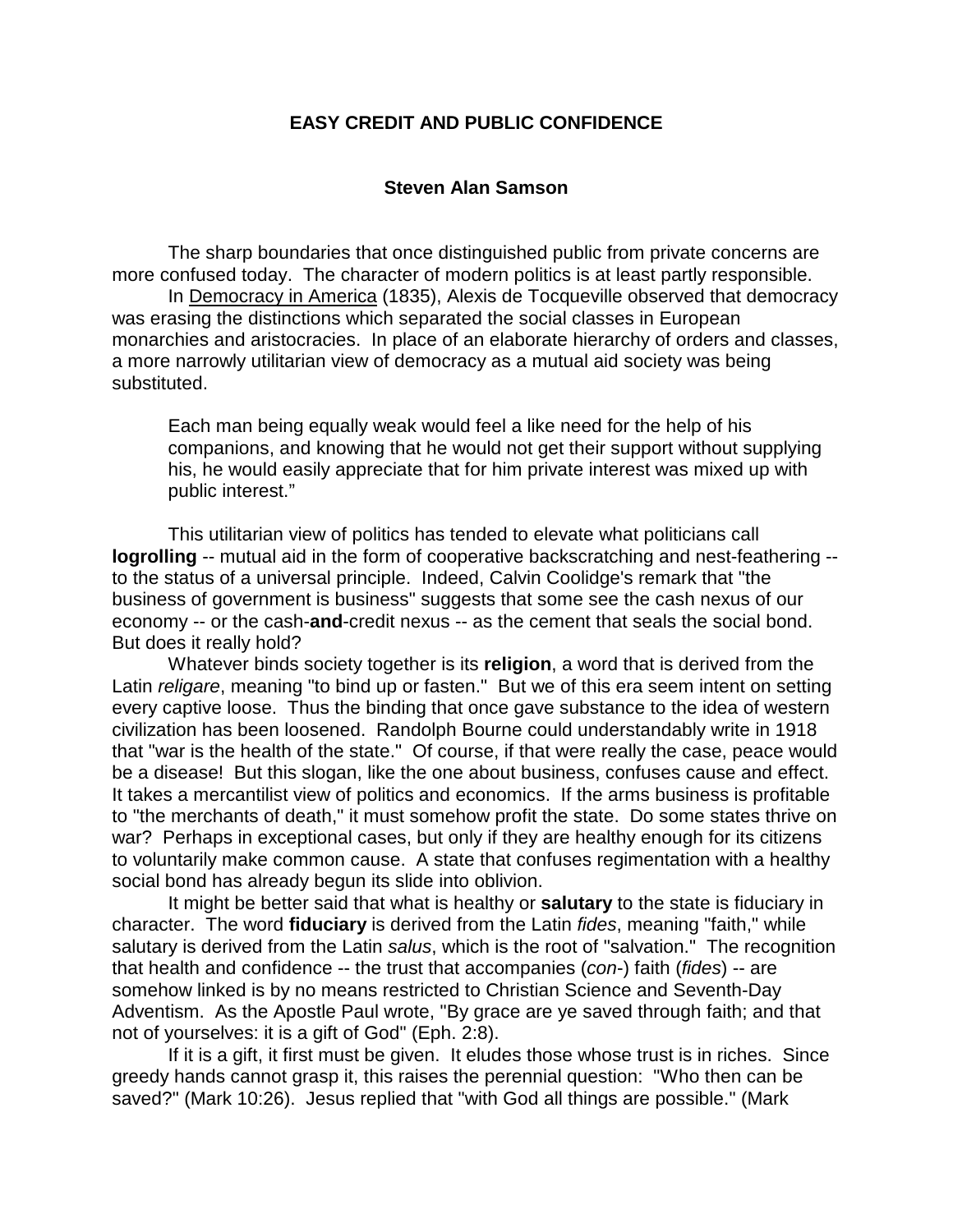## 10:27)

 Our problem is a lack of faith and our plea takes the form of a paradox: "Lord, I believe; help thou my unbelief." (Mark 9:24) The Apostle Paul wrote that "faith cometh from hearing, and hearing from the word of God." (Rom. 10:17) Our storehouse of capital is in heaven (Matt. 6:19-21). Yet the evidence of bankruptcy is everywhere around us. We also know that God condemned his people in these words: "Hear ye indeed, but understand not; and see ye indeed, but perceive not. Make the heart of this people fat, and make their eyes heavy, and shut their eyes; lest they see with their eyes, and understand with their heart, and converted, and be healed." (Isa. 6:9-10)

If religion binds with a centripetal force, what do we call the centrifugal force that loosens these ties, other than sin? Consider what a bloody this century this has been! The poet William Butler Yeats lamented the condition of modern man when he wrote:

Things fall apart; the centre cannot hold; Mere anarchy is loosened upon the world, The blood-dimmed tide is loosed, and everywhere The ceremony of innocence is drowned; The best lack conviction, while the worst Are full of passionate intensity.

External pressure from a fearsome enemy is a poor substitute for internal selfgovernment. War is a poor substitute for faith. A reliance on fear and envy is as futile as trying to supply a sound medium of exchange in the absence of capital assets.

 In twentieth century America, we live and die by credit. **Credit** is derived from the Latin *credo*, which means "I believe." Lacking faith in God we choose to live by the numbers and rely upon dead reckoning. So we adjust our sights according to statistical probabilities and distribute life's chances according to actuarial tables. We credit each other in the name of our god the State and accept its whole financial apparatus as collateral. With the national treasury for a surety, logrolling is being elevated into an art form as well as a universal principle. As Eugen Rosenstock-Huessy observed many years ago:

Church and economy have changed their places during the last thousand years. . . The universal church becomes more and more particular in her operations; economy becomes more and more universally organized. We still pray for One Catholic Church. The real trouble of the future will be, whether we can pray for it sincerely or not. . . . Private property is being attacked today on the same ground as the unity of the faith. Both ideals are imperilled. Bolshevism is radical enough to make the church a private affair for the individual, and property the public affair of the community. But the question is not dependent on any subjective theory about Marxism. It is an issue for any government which subsidizes industry, taxes private educational institutions, propagates political ideas, or repopulates deserted villages with self-subsisting homesteads."

Here we may see how Mammon has taken the place of God in our national life. We have chosen to base our society on a web of economic ties rather than a common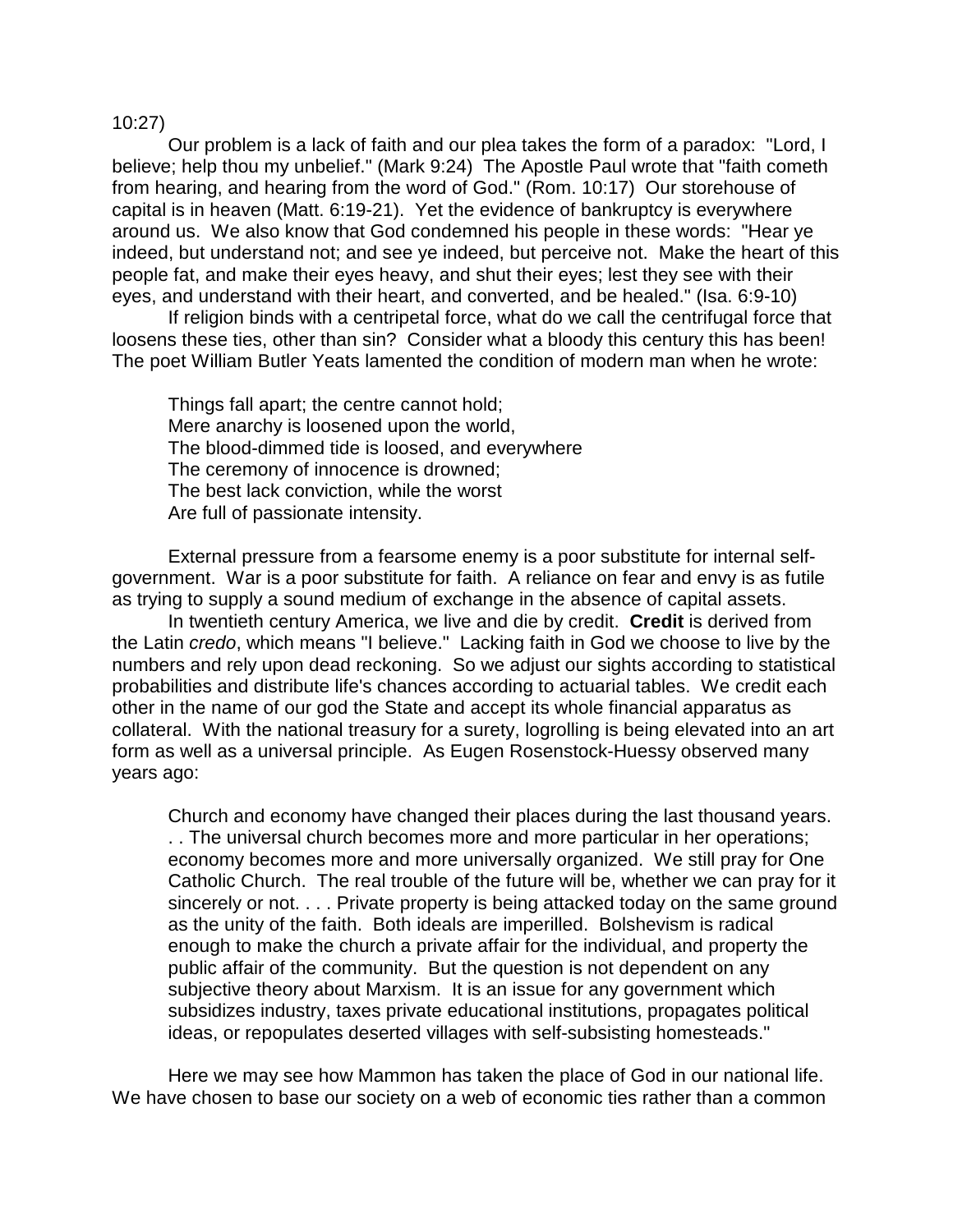faith, as if a mountain of promissory notes could be the health or salvation of the state. When cash is dross, credit is an empty word. Public credulity does not take the place of a sound dollar. The techniques of faith -- the arts of the confidence man, the power of positive thinking -- must not be mistaken for the reality. The substitution of credit for faith and applied science for religion threatens a return to the "house of bondage."

Paul Valéry once noted that "*power* itself, which is thought to result from force, is essentially a spiritual value." The only sound medium of exchange and the only tie that truly binds comes as a gift from above: "Ho, every one that thirsteth, come ye to the waters, and he that hath no money; come ye, buy, and eat; yea, come, buy wines and milk without money and without price." (Isa. 55:1).

 Consider the limited liability corporation, which has the legal ability to shift the financial costs of risky ventures from its owners, managers, and even investors to its consumers, creditors, and ultimately the general public. But the fact that certain causes lead to certain effects is something we ignore at our peril.

 As R. J. Rushdoony has noted, liability is an inescapable concept. In politics as in private life, the buck stops somewhere. Somebody pays the bill.

 But here we encounter a problem: Who should pay? As a society, we have chosen to socialize or spread out the costs of various economic activities, including much of what we call "private enterprise." Have we made a sound choice? This is a political issue.

 So we should now begin fleshing out the concept of politics with some content. Let us begin by injecting economics.

 For the ancient Greeks and Romans, politics -- by definition -- had to do with the public affairs of the **city** (*polis*). Such words as "citizen," "bourgeois," "burgess," "urbane," and "metropolitan" derive from various roots that mean "city" and indicate "belonging" as well as "guardianship" or "service." For the ancients, citizenship meant participation in the religious cult. Outsiders were barbarians and hence uncivilized. Aristotle defined man – civilized man – as a "political animal:" that is, a creature [or creation] of the city.

 Economics, on the other hand, concerned the private affairs of the **household** (*oikos*). Such words as "ecology," "ecumenical," "domain," "domestic," "property," "possession," "habitation," "tenure," and "house" derive from roots that refer to "having" or "holding," that is, to private ownership, human or divine.

 The confusion of public and private affairs – of politics with economics – was thought to breed **corruption**, which is the opposite of the kind of public **virtue** – moral strength or self-government – our founders wished to cultivate. The public trust is violated by using an office for personal gain as if it were private property, just as the conscience is violated by perjury.

 A public official does not hold a property right to his office but is a representative or **trustee**: that is, a steward or servant of the owner, not the master of the house, as we shall see.

 This public-private dichotomy, then, was not simply a pagan distinction. In Proverbs 31, King Lemuel described the household economy of the virtuous woman, who traded in the marketplace and helped the needy, while her husband sat at the city gates and engaged in public service. Indeed, the Bible has a great deal to say about politics and government, but primarily in relation to the divine plan or divine "economy."